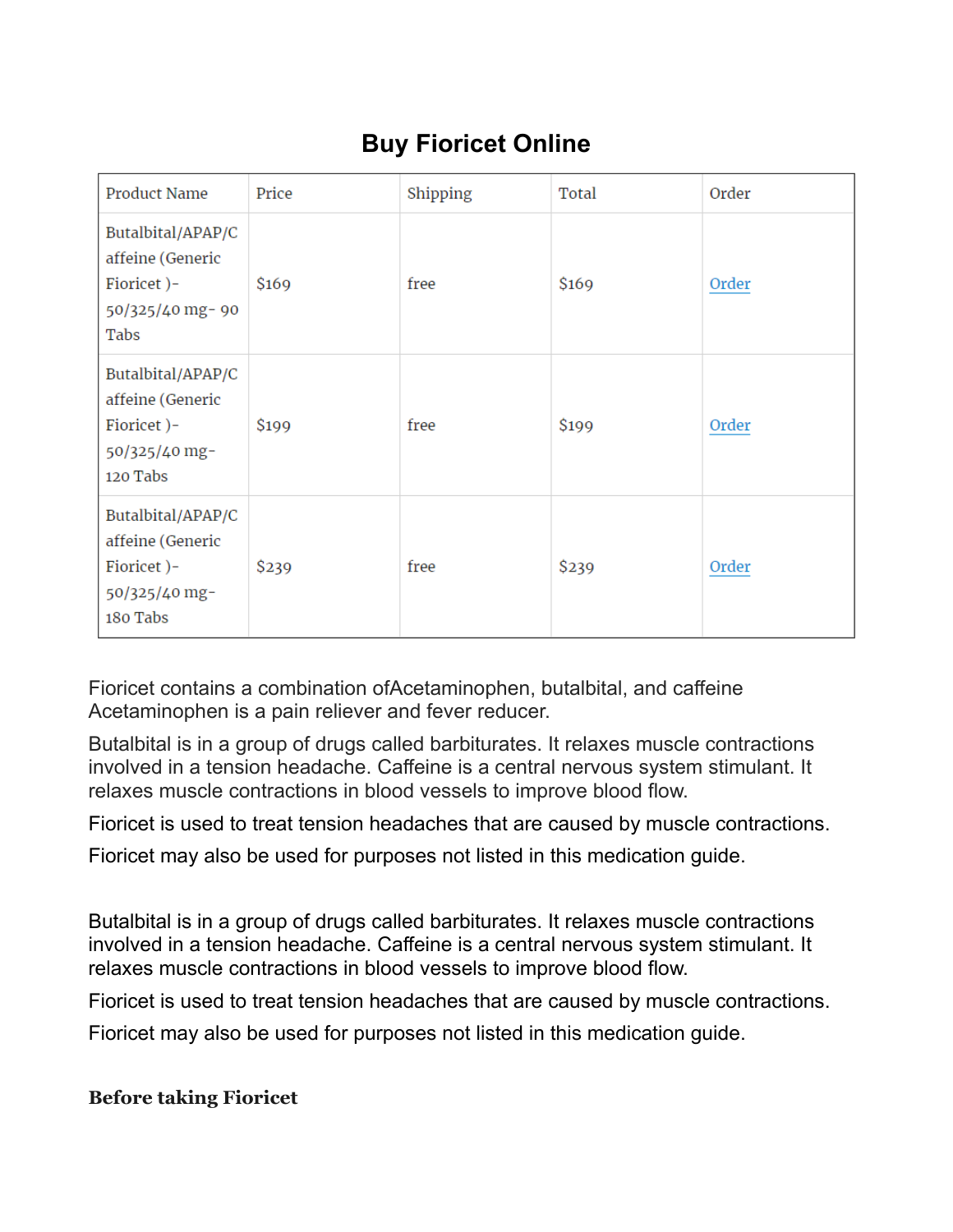Do not use Fioricet if you have used an MAO inhibitor such as furazolidone (Furoxone), isocarboxazid (Marplan), phenelzine (Nardil), rasagiline (Azilect), selegiline (Eldepryl, Emsam, Zelapar), or tranylcypromine (Parnate) in the last 14 days. A dangerous drug interaction could occur, leading to serious side effects. Tell your doctor if you have ever had alcoholic liver disease (cirrhosis) or if you drink more than 3 alcoholic beverages per day. You may not be able to take medicine that contains acetaminophen. You should not take Fioricet if you are allergic to acetaminophen, butalbital, or caffeine, or if you have porphyria.

### **Butalbital**

Generic Name: acetaminophen/ caffeine (oral)

Brand Names: Esgic, Esgic-Plus, Fioricet

**HOW TO USE:** To prevent upset stomach, take this medication with food or milk. Pain medications work best in preventing pain before it occurs. Once the pain becomes intense, the medication is not as effective in relieving it. Take this as prescribed. Do not increase your dose or take it more frequently without your doctor's approval.

**SIDE EFFECTS:** May cause lightheadedness, dizziness, drowsiness, stomach upset, nausea, and sleeping disturbances the first few days as your body adjusts to the medication. If these symptoms persist or become bothersome, inform your doctor. Notify your doctor immediately if you develop: a rapid/ irregular heartbeat. An allergic reaction to this drug is unlikely, but seek immediate medical attention if it occurs. Symptoms of an allergic reaction include: rash, itching, swelling, severe dizziness, trouble breathing. If you notice other effects not listed above, contact your doctor or pharmacist.

**PRECAUTIONS:** Tell your doctor your medical history, especially of: serious liver disease, alcohol or narcotic dependence, emotional/mental conditions, heart disease (arrhythmias, recent MI), stomach/intestinal ulcers, any allergies. Acetaminophen may cause liver damage. Daily use of alcohol, especially when combined with acetaminophen, may increase your risk for liver damage. Check with your doctor or pharmacist for more information. To prevent oversedation, avoid using alcohol and other sedative type medications while taking this. This drug may make you dizzy or drowsy; use caution engaging in activities requiring alertness such as driving or using machinery. Avoid alcoholic beverages. This medication contains caffeine. Avoid drinking large amounts of caffeinated beverages while taking this medication as excessive nervousness and irritability can occur. This medication should be used during pregnancy only if clearly needed. Small amounts of this medication appear in breast milk. Consult your doctor before breast-feeding.

**DRUG INTERACTIONS:** Tell your doctor of all prescription and nonprescription drugs you may use, especially of: "blood thinners" Tell your doctor or pharmacist of all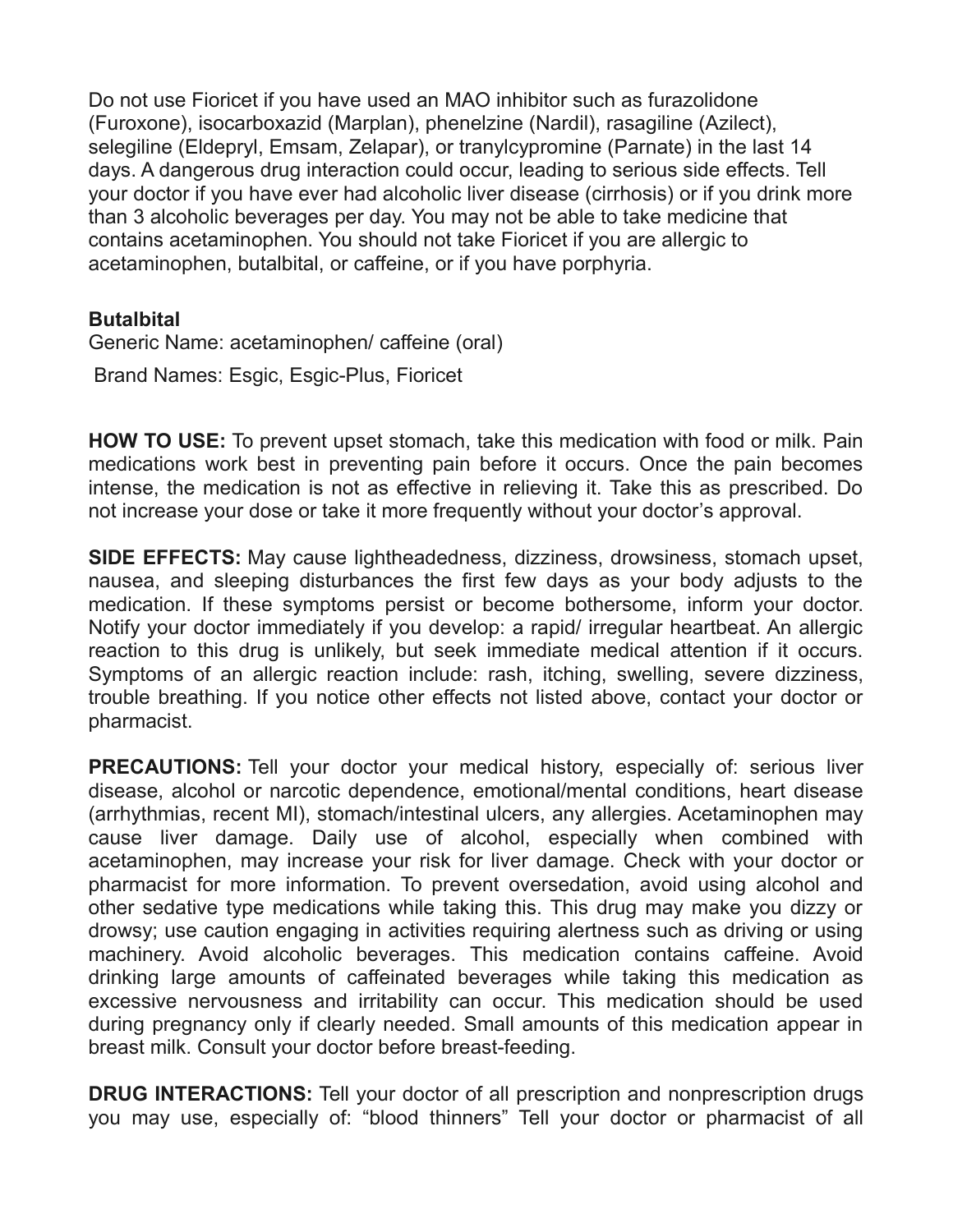prescription and nonprescription drugs you may use that cause drowsiness such as: medicine for sleep (e.g., sedatives), tranquilizers, anti-anxiety drugs (e.g., diazepam), narcotic pain relievers (e.g., codeine), psychiatric medicines (e.g., phenothiazines such as chlorpromazine, or tricyclics such as amitriptyline), anti-seizure drugs (e.g., carbamazepine), muscle relaxants, antihistamines that cause drowsiness (e.g., diphenhydramine). Because this medication contains acetaminophen, check with your doctor or pharmacist before taking other medications containing acetaminophen which is commonly found in nonprescription pain relievers and cough-and-cold products. Read labels carefully to check ingredients. This drug may interfere with the effectiveness of birth control pills. Discuss using other methods of birth control with your doctor. Do not start or stop any medicine without doctor or pharmacist approval.

**OVERDOSE:** If overdose is suspected, contact your local poison control center or emergency room immediately. Symptoms of overdose may include vomiting, unusual drowsiness, lack of feeling alert, slow or shallow breathing, cold or clammy skin, loss of consciousness, dark urine, stomach pain, and extreme fatigue.

**NOTES:** Do not share this product with others.

**MISSED DOSE:** If you miss a dose, take it as soon as remembered; do not take if it is almost time for the next dose, instead, skip the missed dose and resume your usual dosing schedule. Do not "double-up" the dose to catch up.

**STORAGE:** Store at room temperature away from moisture and sunlight. Do not store in the bathroom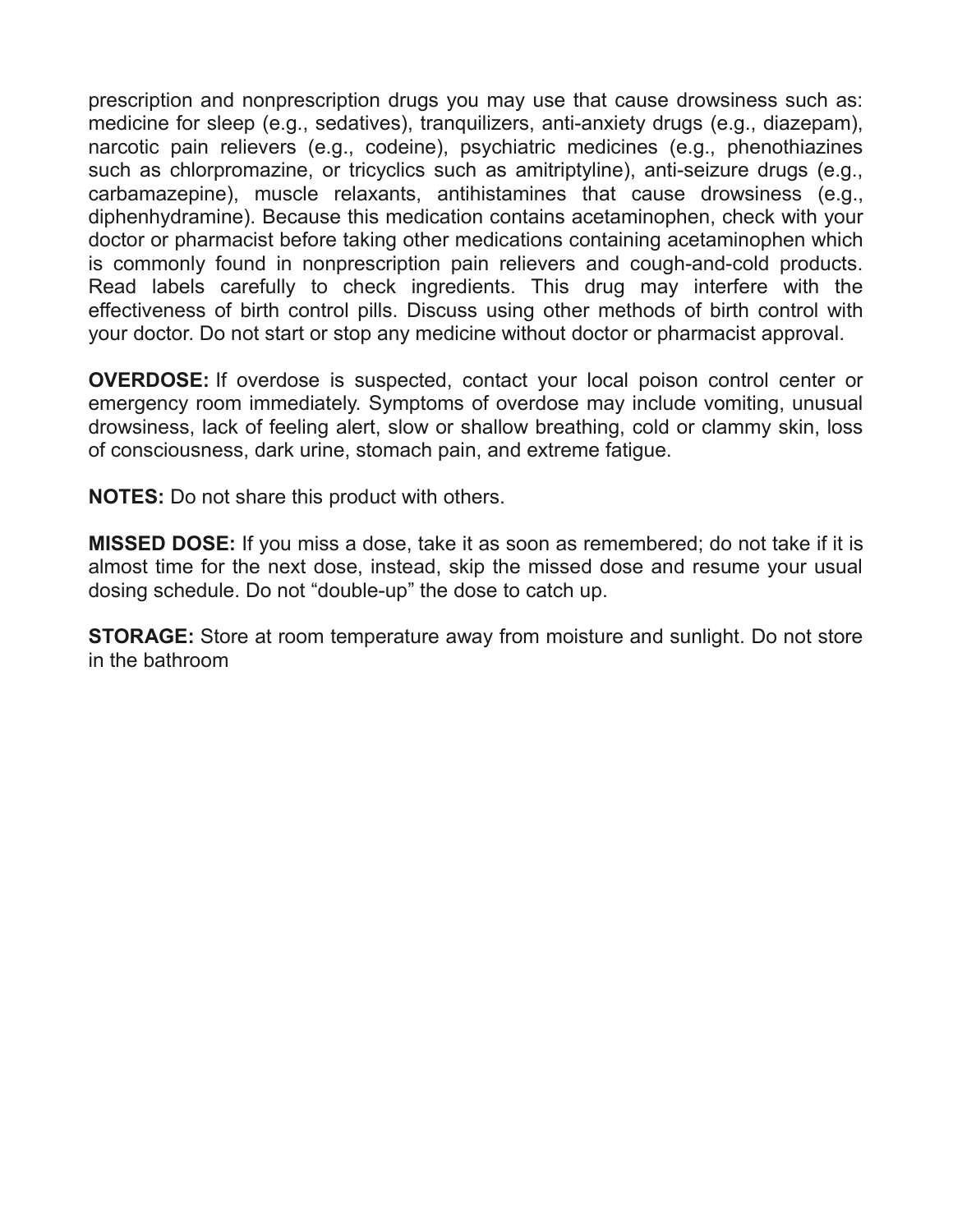| Overall User Ratings for Fioricet                    |                                         |  |  |                        |                        |  | K) |                    |  |
|------------------------------------------------------|-----------------------------------------|--|--|------------------------|------------------------|--|----|--------------------|--|
| Filter by Condition: Migraine Headache (249 reviews) |                                         |  |  |                        |                        |  |    |                    |  |
|                                                      | <b>Effectiveness</b>                    |  |  |                        |                        |  |    | ☆ ☆ ☆ ☆ ☆ (4.04)   |  |
|                                                      | <b>Ease of Use</b>                      |  |  |                        |                        |  |    | ☆☆☆☆☆(4.35)        |  |
|                                                      | <b>Satisfaction</b>                     |  |  |                        |                        |  |    | ☆ ☆ ☆ ☆ ☆ (3.88)   |  |
|                                                      |                                         |  |  |                        |                        |  |    |                    |  |
| <b>Overall User Ratings</b>                          |                                         |  |  | 403 Total User Reviews |                        |  |    |                    |  |
| Filter by Condition: Tension Headache (117 reviews)  |                                         |  |  |                        |                        |  |    |                    |  |
|                                                      | <b>Effectiveness</b>                    |  |  |                        |                        |  |    | ☆ ☆ ☆ ☆ ☆ (4.41)   |  |
|                                                      | Ease of Use                             |  |  |                        |                        |  |    | ☆ ☆ ☆ ☆ ☆ (4.55)   |  |
|                                                      | <b>Satisfaction</b>                     |  |  |                        |                        |  |    | ☆ ☆ ☆ ☆ ☆ (4.26)   |  |
|                                                      |                                         |  |  |                        |                        |  |    |                    |  |
| <b>Overall User Ratings</b>                          |                                         |  |  |                        | 403 Total User Reviews |  |    |                    |  |
|                                                      | Filter by Condition: Other (37 reviews) |  |  |                        |                        |  |    |                    |  |
|                                                      | <b>Effectiveness</b>                    |  |  |                        |                        |  |    | ☆ ☆ ☆ ☆ ☆ (4.05)   |  |
|                                                      | Ease of Use                             |  |  |                        |                        |  |    | ਇੰ ਇੰ ਇੰ ਇੰ (4.08) |  |
|                                                      | <b>Satisfaction</b>                     |  |  |                        |                        |  |    | ☆ ☆ ☆ ☆ ☆ (3.89)   |  |
|                                                      |                                         |  |  |                        |                        |  |    |                    |  |

## **Buy Fioricet Online in US Pharmacy**

data from webmd

#### usahealthstore.com

A lot of American suffer from all kinds of headaches. Fioricet contains a combination of acetaminophen, butalbital, and caffeine Acetaminophen is a pain reliever and fever reducer. Butalbital is in a group of drugs called barbiturates. It relaxes muscle contractions involved in a tension headache. Caffeine is a central nervous system stimulant. It relaxes muscle contractions in blood vessels to improve blood flow.

Fioricet is prescribed for tension headache. But a lot of patients take fioricet for migraine headache and cluster headache. Actually more patients take fioricet for migraine headache than for tension headache. More than 90% patients think fioricet is good and effective for tension headache and more than 80% patients think fioricet is good and effective for Migraine Headache.

Some patients even use fioricet together with gabapentin for cancer pain relieving. AMORITZ, 45-54 Female , reviewed fioricet "I have been diagnosed with cervical cancer and the pain is severe where I'm squirming on the floor needing to go to the ER, but Fioricet along with Gabapatent work hand in hand and I am 100% pain free. This medicine goes directly to my nerve endings and all pain is gone. I wish the Cancer would be gone as well."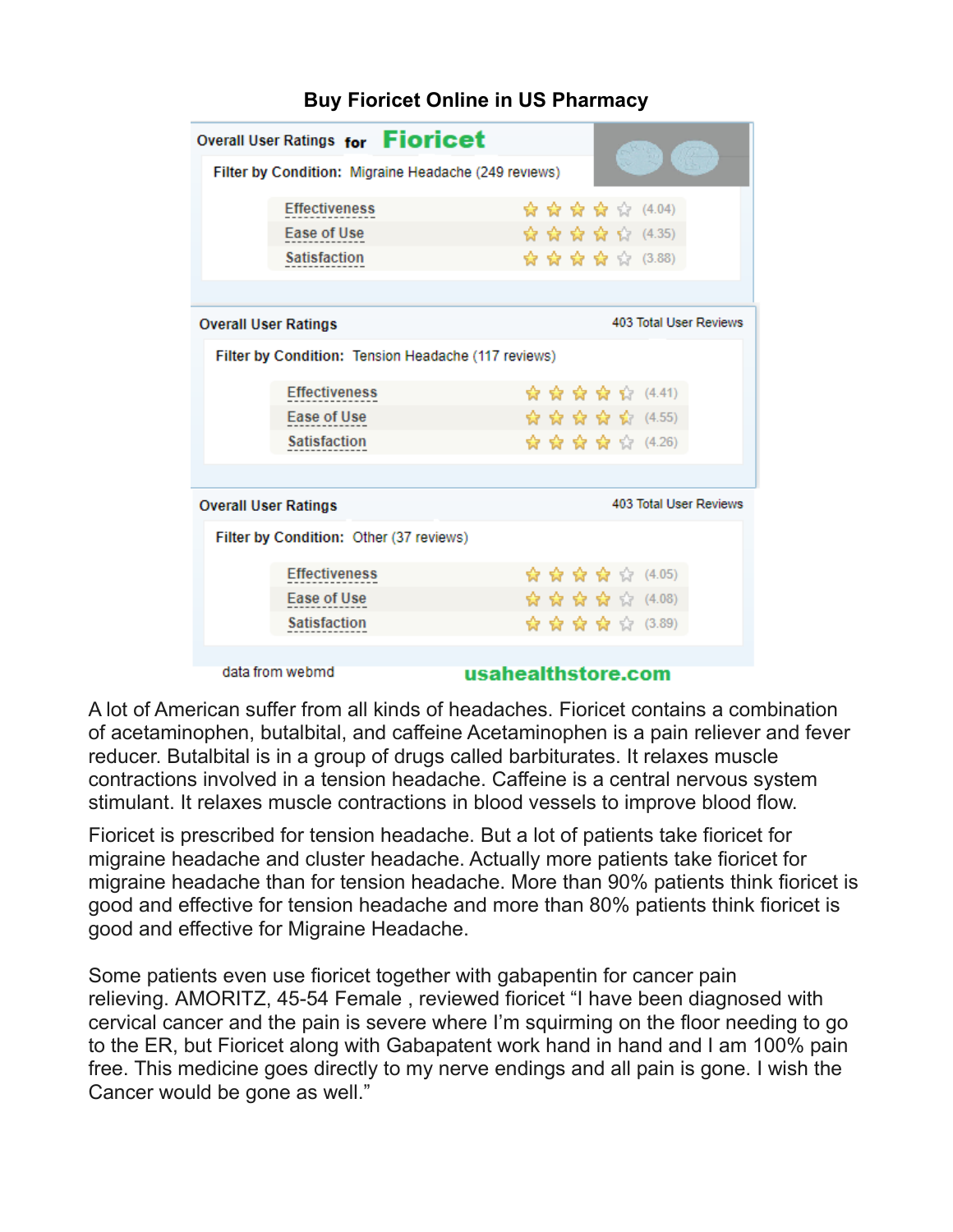AMORITZ is right, Fioricet contains a combination of acetaminophen, butalbital, and caffeine Acetaminophen is a pain reliever and fever reducer. Butalbital is in a group of drugs called barbiturates. It relaxes muscle contractions involved in a tension headache. Caffeine is a central nervous system stimulant. It relaxes muscle contractions in blood vessels to improve blood flow. So Fioricet is good to relieve information, please check [Fioricet.](http://usahealthstore.com/buy-generic-fioricet/)



Fioricet generic is not controlled but the best seller tramadol is controlled by DEA. Some patients are wondering why fioricet is not controlled but fiorinal is controlled. The reasons is that Fiorinal contains aspirin but fioricet only contains non-aspirin pain killer and barbiturate butalbital. The potential for abuse is decreased if a sufficient amount of a non-controlled substance (e.g., aspirin or acetaminophenn) is added. The ratio required for exemption is 70 mg of acetaminophen to 15 mg of butalbital. In contrast, the ratio of aspirin to butalbital is 188 mg to 15 mg. The acetaminophen to butalbital ratio is approximately 97 mg to 15 mg in Fioricet, thus it is exempt from being controlled. Another reasons is that drug abusers can easily perform an "acid wash" to remove the aspirin (acetylsalicylic acid) component in Fiorinal but It is much more difficult to remove the acetaminophen component in Fioricet.

For more Fioricet information, the best place is to read the articles in [rxlists.com](http://www.rxlist.com/fioricet-drug.htm) and [Fioricet.](https://www.drugs.com/fioricet.html)

## **Usual Adult Dose of Fioricet for Headache:**

Acetaminophen 325 mg, butalbital 50 mg, and caffeine 40 mg:1 or 2 tablet(s), capsule(s), or tablespoonful(s) orally every 4 hours. Maximum daily dose: 6 doses. Please never exceed your max dosage. If you overdose your fioricet pills, you will hurt your liver, kidney, and heart. Hurting is caused by acetaminophen (Tylenol). The safe acetaminophen dosage is 3000mg per day. Healthy adults taking regular doses of up to 4,000 mg a day show little evidence of toxicity (although some researchers